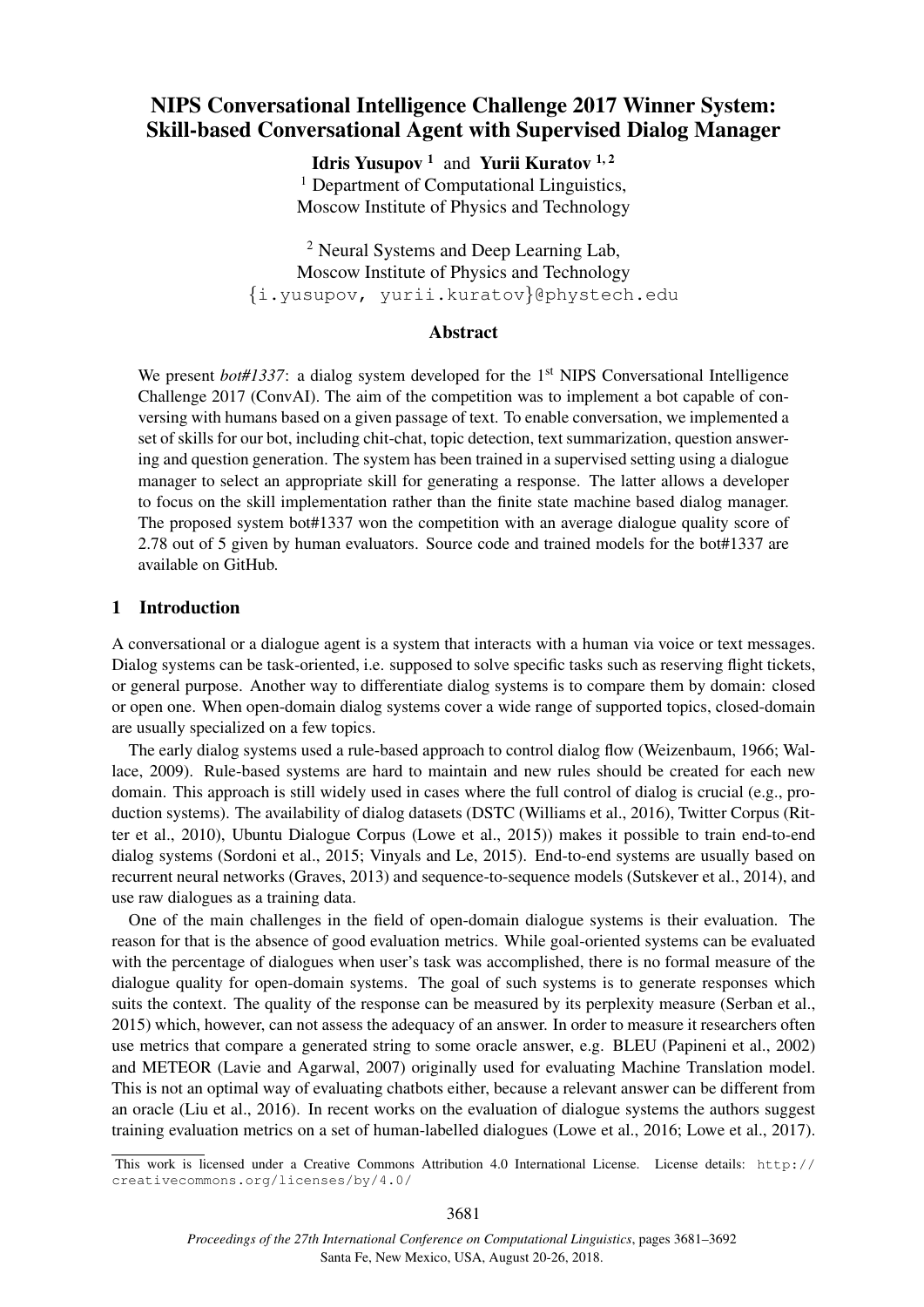However, obtaining such corpora takes much time and effort, so those metrics are rarely used up to our knowledge.

A competition of open-domain dialogue systems is one way to organize a large-scale evaluation by humans. There are some competitions in the field such as Loebner Prize annual competition (Mauldin, 1994) and Alexa Prize Competition (Ram et al., 2018). The First Conversational Intelligence Challenge was organized as a part of NIPS conference in 2017. The task was to build a conversational agent, which discusses a given text with a human.

A typical competition bot is equipped with a set of skills, such as greeting, asking a question on a certain topic, etc., and decides when to use a specific one. The main challenge here is to understand when to use a specific skill<sup>1</sup>, in other words, to develop a dialog manager (DM). The finite state machine (FSM) can be seen as an instrument of the first choice in rule-based dialog managers. The main advantage of the FSM is a deterministic and transparent control of the conversation, but its complexity quickly grows for large systems. Updating of large FSM with new rules is usually hard due to the high volume of required conflict resolutions between parts of the system. This results in the lack of scalability for the FSM approach.

 $2017$  Loebner Prize winner bot Mitsuku<sup>2</sup> uses a rule-based approach based on Artificial Intelligence Markup Language (AIML) (Wallace, 2009). 2017 Alexa Prize participant MILABOT conversational agent (Serban et al., 2017) uses a combination of deep learning, reinforcement learning and rules. MI-LABOT agent team used a lot of human-annotated data collected from Amazon Mechanical Turk to train the dialog manager. Mitsuku requires a lot of rules, so it is hardly scalable, while MILABOT requires a lot of human-annotated data. In addition those bots do not initiate a dialog with the user, but only give replies to a user.

Instead, we implemented a supervised DM for our bot. It takes the dialog context<sup>3</sup> as an input and outputs the label of the skill to be used. This simplifies developing the proposed DM in comparison with the FSM and allows to focus on the skill development.

Next sections describe our conversational agent *bot#1337* that won the NIPS Conversational Intelligence Challenge. Section 2 describes the implemented skills and Section 3 describes Dialogue Manager (DM). Section 4 gives a high-level view on how skills, DM and user interact together. Section 5 provides detailed information about the participation in the NIPS Conversational Intelligence Challenge, including comparison with other winning system, analysis of skills usage frequency, dialog manager performance and dialogs reading insights. Information about the bot#1337 license, source code and demonstration given in Section 7. To show how the bot works in practice, we have included a sample dialog between the bot and user in the Appendix A.

# 2 Skills

Discussion of the text require different skills. First of all, a bot should be able to greet the user, to answer and to ask questions about the text. Secondly, text summarization skill may be required, because the user may not read a long paragraph. Often one just wants to chit-chat with a bot without a thorough discussion.

Chit-chat skills Chit-chat skills are required to discuss some common topics, which are often not connected with a given text. We have built three following skills for the chit-chat.

*OpenSubtitles and Facebook news seq2seq chit-chat skills* use a neural machine translation attentionbased sequence-to-sequence models. They are trained using OpenNMT framework. OpenNMT is a generic deep learning framework mainly specialized in sequence-to-sequence models covering a variety of tasks such as machine translation, summarization, image to text, and speech recognition. The framework has also been extended for other non sequence-to-sequence tasks like language modelling and sequence tagging (Klein et al., 2017).

<sup>&</sup>lt;sup>1</sup>We defined *skill* as a model that takes text and dialog context as an input and outputs a response.

<sup>2</sup>http://www.mitsuku.com

<sup>&</sup>lt;sup>3</sup>We defined *dialog context* as the concatenation of dialog history and the current user utterance.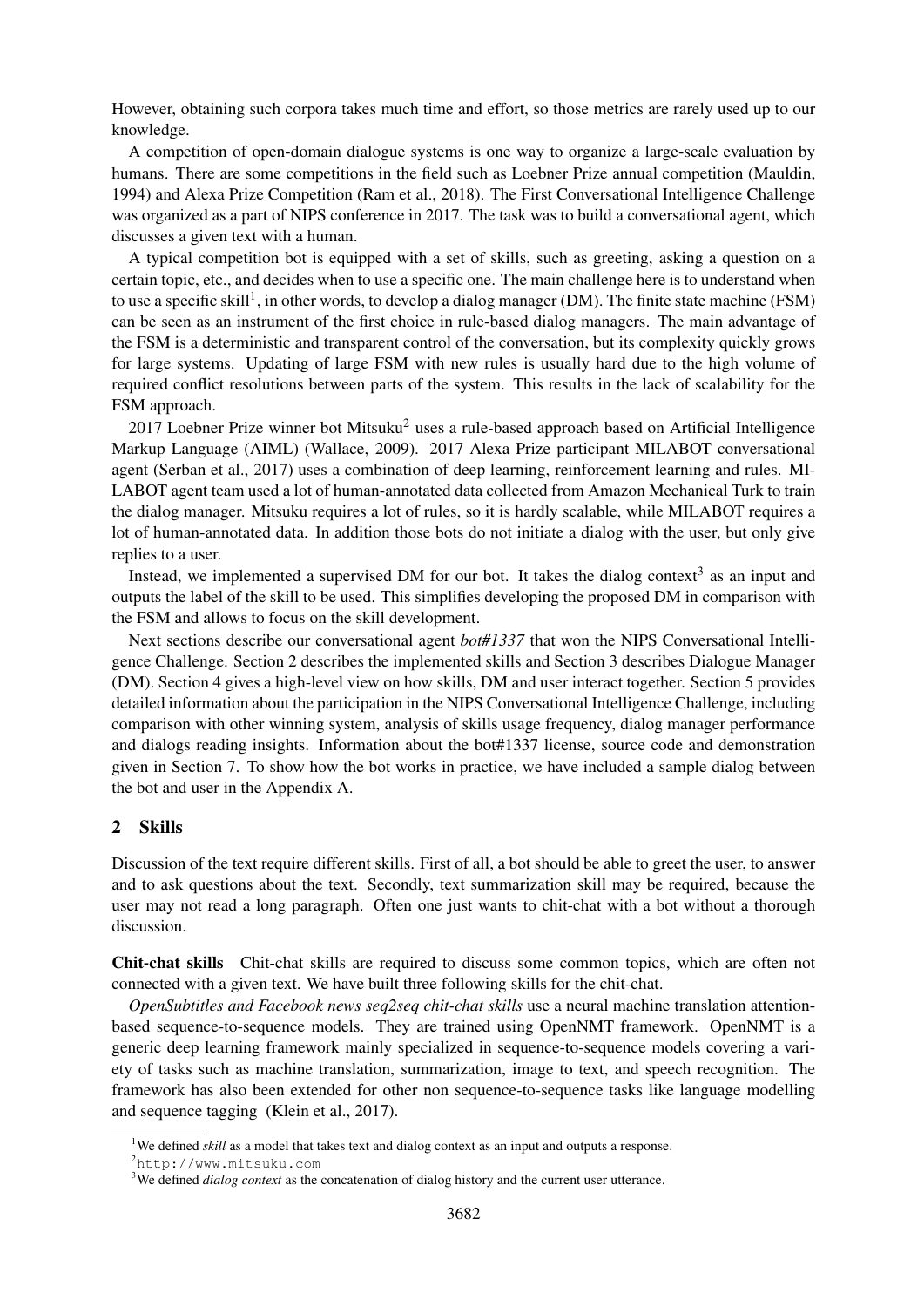Training performed with word-level representations and ADAM optimizer. Word embeddings dimension was set to 150 and their weights are updated during the training.

*OpenSubtitles seq2seq* skill uses the dialog context as an input and generates an utterance as an output. The model is a 2-layer encoder-decoder LSTM with 2048 hidden units. It is trained on the OpenSubtitles dataset (Tiedemann, 2009).

*The Facebook news seq2seq* skill, in addition to the dialog context, may use a paragraph as an input. Paragraph and dialog context divided with special "EOP" (end of paragraph) token. It also generates an utterance as an output. The model is a one-layer encoder-decoder LSTM with 1024 hidden units. It is trained on the Facebook news dataset<sup>4</sup>, which consists of posts and comments from Facebook.

*The Alice* (Wallace, 2009) *chit-chat skill* uses the dialog context as an input and generates an utterance as an output. It is built upon AIML rules. We used the open source version of Alice from GitHub<sup>5</sup>.

Sequence-to-sequence chit-chat skills generate several response candidates. Often generative models may generate short responses or responses with many identical or undesirable words. These candidate responses are processed by a filtering algorithm (Alg. 1) and if there is no candidate responses left after filtering, then the Alice skill is executed or one of the escape plan template responses is selected. Escape plan responses are a set of pre-defined utterances, such as "Do you like this text?", "What do you think about the competition?".

|  |  | <b>Algorithm 1:</b> Filtering candidate responses |
|--|--|---------------------------------------------------|
|--|--|---------------------------------------------------|

Data: candidate responses

- Result: filtered responses
- <sup>1</sup> remove duplicate responses;
- <sup>2</sup> remove short responses;
- <sup>3</sup> remove responses with majority of identical words;
- <sup>4</sup> remove responses with majority of stopwords;
- <sup>5</sup> remove responses with undesirable words;
- <sup>6</sup> return filtered responses;

**Q&A skills** Discussion of text often consists of asking and answering questions. We developed three skills to generate questions and to answer the questions about the text.

*For the question-asking skill* we reproduced the feature-rich sequence-to-sequence with attention model (Zhou et al., 2017). The model is a 2-layer encoder-decoder GRU with 512 hidden units. It is trained on the SQuAD dataset (Rajpurkar et al., 2016) using word-level representations and the Open-NMT framework with ADAM optimizer. Word embeddings dimension was set to 300. Lexical and answer features embedded to 32-dimensional vectors. This skill takes a paragraph, named entities and lexical features extracted using Stanford CoreNLP (Manning et al., 2014) as an input and outputs a question. In the training phase, all the SQuAD answers were used to generate questions. During the inference the model used named entities extracted from the text by the Stanford CoreNLP. We use these named entities as an answers and to generate questions.

*The answer-checking skill* is connected with the question-asking skill. Right answer on each question is prepared by question-asking skill described above. This skill checks the user's answer using fuzzy matching algorithms (e.g. based on Levenshtein distance). Afterwards, it uses a template to generate a response to the user, such as "You can do better! Hint: first 3 letters is *goo*".

*The question-answering skill* uses the bidirectional attention flow (BiDAF) model (Seo et al., 2016). It takes a user's question and the relevant text as an input and outputs an answer. Finally, these answer were added to template phrases, such as "I think the answer is ...". We used the open source version of BiDAF model from GitHub<sup>6</sup>.

<sup>4</sup> https://github.com/jbencina/facebook-news

<sup>5</sup> https://github.com/sld/convai-bot-1337/tree/master/ALICEChatAPI

<sup>6</sup> https://github.com/allenai/bi-att-flow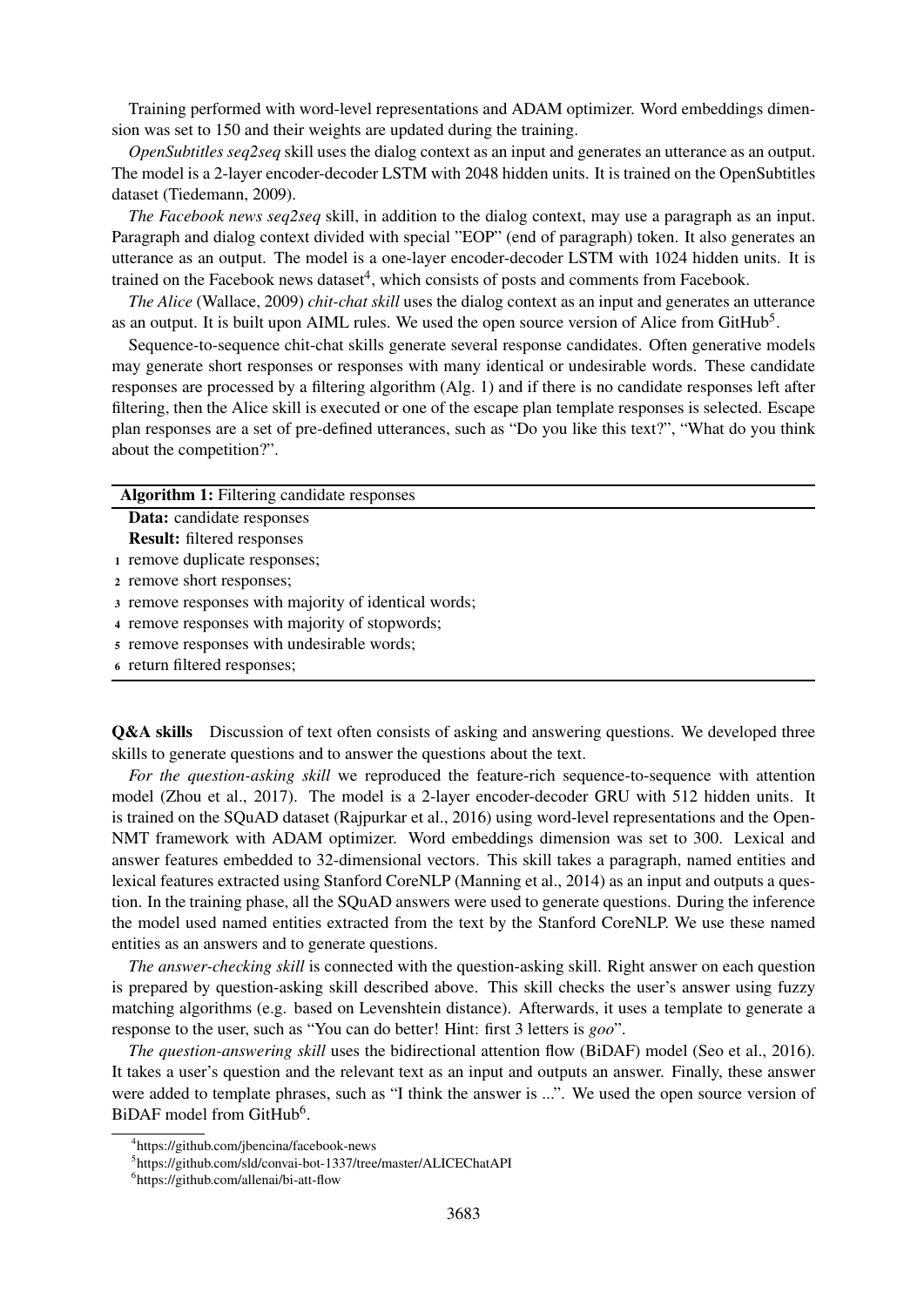Summarization skill Usually, a text passage to discuss is a long (5-10 sentences) read. Text summarization skill helps to save time and to engage the user.

We used a sequence-to-sequence model with attention pretrained on a Gigaword dataset with Open- $NMT<sup>7</sup>$ . The model is a 2-layer encoder-decoder LSTM with 500 hidden units. Word embeddings dimension was set to 500. We applied the model to chunks of a provided text to generate possible summaries. Finally, these summaries were added to template phrases, such as "Maybe this article's main idea is ...". To select the best response, we used Alg. 1.

Topic detection skill Mentioning the main topic of the text may engage the user in a conversation. We analyzed data from the first round of the NIPS Conversational Intelligence Challenge and it proved our hypothesis.

The topic detection skill is built upon the BigARTM topic modeling framework. BigARTM is a tool to infer topic models, based on a technique called Additive Regularization of Topic Models. This technique effectively builds multi-objective models by adding the weighted sums of regularizers to the optimization criterion (Vorontsov et al., 2015).

The model takes text as an input and outputs its possible topics. Then, detected topic names are added to template phrases, such as "Am I right that topic of the text is ... ?". We used the Wikipedia corpora from the BigARTM website datasets sections<sup>8</sup>. The model was trained<sup>9</sup> to predict 15 topics. Topic names such as "Politics", "Culture", etc., were set up manually by analyzing top-tokens.

Additional skills We implemented two skills that are independent from the input. They both have handwritten sets of phrases, which are randomly selected to be sent to the user.

*The greeting skill* is used in the beginning of the conversation if the user does not say anything after some time. It includes such phrases as "Well hello there!", "Hiya!", etc.

*The common phrases skill* is used when the user does not say anything for some time or when the used skill output is empty. It includes such phrases as "What do you think about ConvAI competition?", "Do you like this text?", etc.

#### 3 Dialog manager

The DM (Fig. 1) runs two classifiers on user utterance (and, possibly, dialog context) to detect what skill should produce an answer.

*The first classifier* works on a small supervised set (few key phrases for each skill) and is based on the mean word embeddings (we used GloVe embeddings<sup>10</sup>) and the k-nearest neighbors classifier (k-NN).

*The second classifier* is based on a large training corpora and we used the fastText library for this case. FastText is a library for efficient text classification and representation learning (Joulin et al., 2016). The fastText supervised model was trained<sup>11</sup> to predict 5 classes (Fig. 1).

All implemented skills can be one of two types: with or without a training dialog dataset. For chit-chat and question-answering skills we have datasets with utterances, questions, and answers. It allows us to train the classifier to select which dataset (and it infers which skill) is more suitable for the incoming user utterance. Summarization, topic detection, and the ask-question skills do not have good common known dialog datasets, which provide utterances that should activate these skills. For these skills we wrote few key phrases (3-10 for each skill) by our own and used them with k-NN classifier based on mean word embeddings.

For example, we have 2 skills - Open Subtitles and Topic Detection. First skill classifier is trained with fastText, because it has many dialog utterances (e.g. "They still behind us?", "Senora, give me a break!" and many others). Second one does not have any dialog utterances, so we should add a few of

<sup>7</sup>http://opennmt.net/Models/#english-summarization

<sup>8</sup>http://docs.bigartm.org/en/stable/tutorials/datasets.html script available at https://github.com/sld/convai-bot-1337/blob/master/ topic-modelling

<sup>10</sup>https://nlp.stanford.edu/projects/glove/

<sup>&</sup>lt;sup>11</sup>Training script available at https://github.com/sld/convai-bot-1337/tree/master/classifiers/ factoid\_question\_vs\_all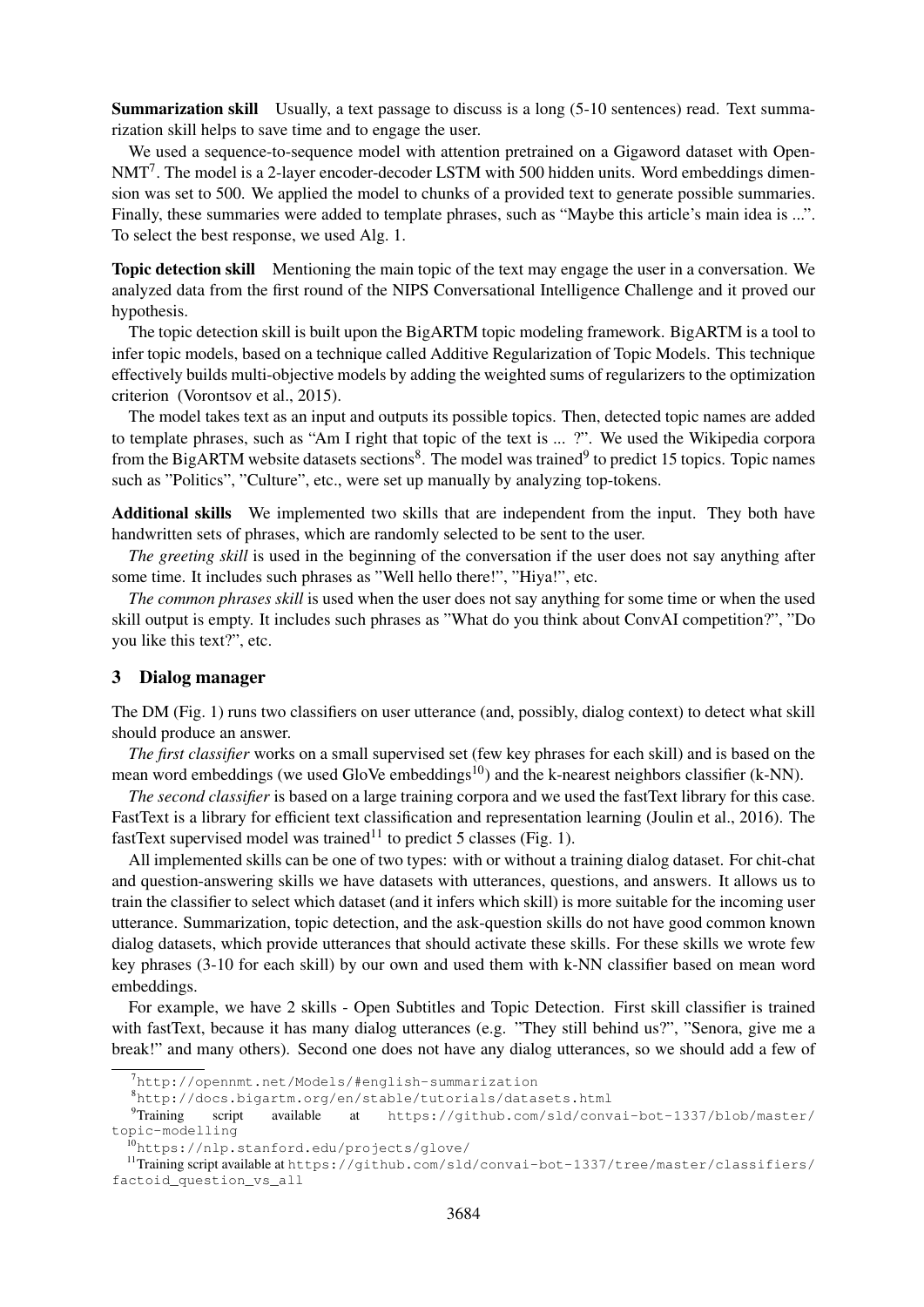

Figure 1: Dialog manager: classifiers, datasets and skills corresponding to them.

them ourselves to train a k-NN classifier (e.g. "What is the theme of text?", "Say me theme", "This text main topics").

Skills without dialog datasets have a higher priority; if the k-NN classifier prediction confidence level exceeds the threshold value (90%), then the skill selected by this classifier is used to generate the response. Otherwise, the skill is selected by the fastText classifier.

#### 4 Dialog system and user interaction flow

Dialog system and user interaction flow (Fig. 2) shows how user interacts with a dialog system.



Figure 2: Dialog system and user interaction flow.

The dialog agent initialization begins when a user starts a chat. At the **init state**, the DM and skills are initialized. Some skills, such as question generation and text summarization, process input paragraphs and generate responses for further usage. Thus, the DM can choose from these responses to send a message to the user.

After that, the dialog agent switches to the started state. A user or a bot can start the conversation.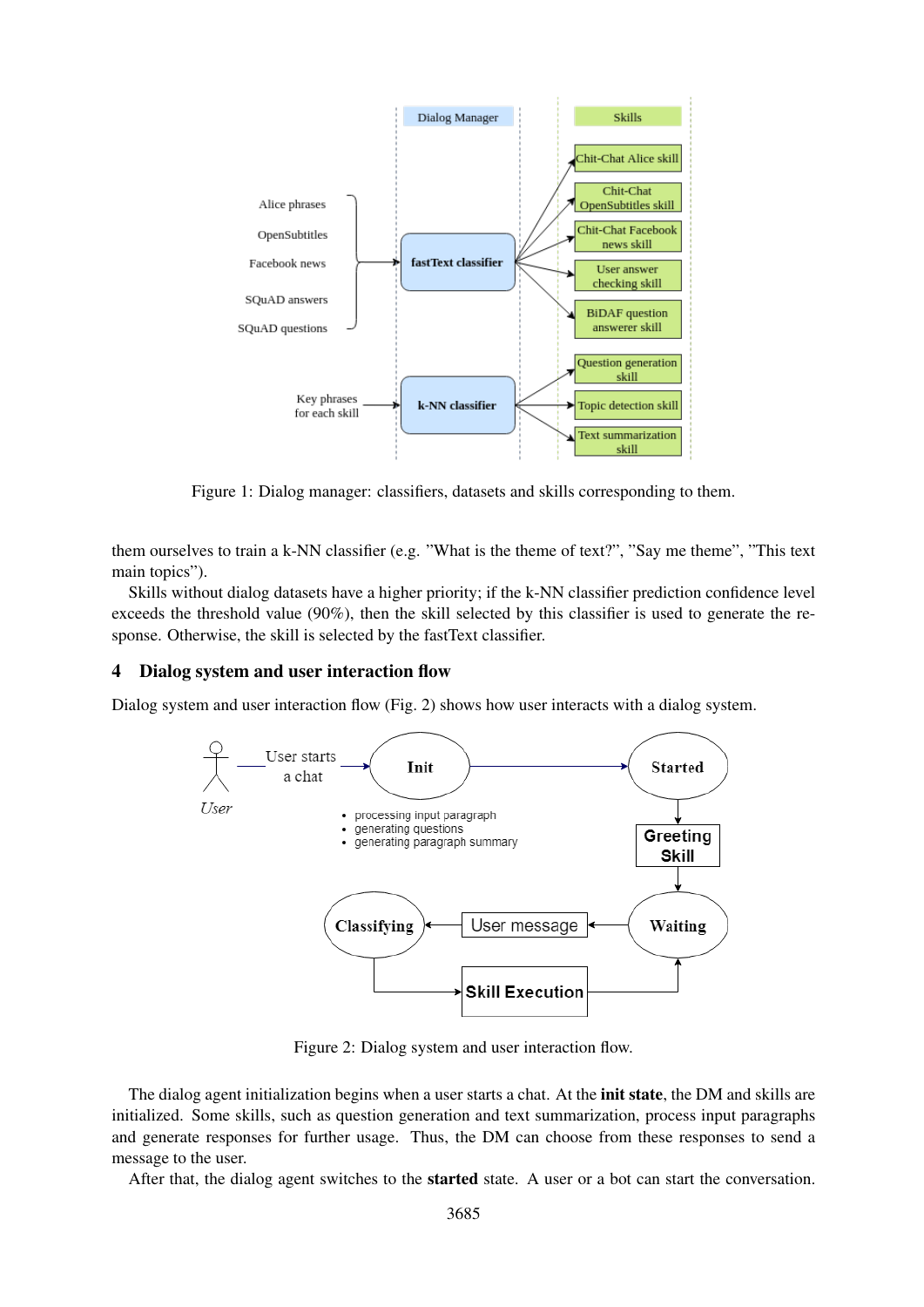Thus, at this state, the bot waits for the first user message or executes the greeting skill if there is no message from the user after some time.

Answering to user message is the most important task to handle. When receiving a message from the user, the classifying state activates. At this state, the DM decides which skill to use. The DM runs two classifiers on user utterance (and, possibly, dialog context) to decide which skill should produce an answer. After that, the bot executes the skill and sends a generated message to the user.

After the skill execution, the bot goes to the **waiting** state. This state is about engaging the user in conversation when he or she is not talking to the bot. If after some time there is no message from the user, the bot tries to motivate the user to talk. It executes a random skill, such as question asking, and sends a message to the user. If there is no reaction from the user for a long time, then the bot ends the conversation.

## 5 Participation in the Conversational Intelligence Challenge

The main task of the NIPS Conversational Intelligence Challenge  $2017$  (Conv $Al^{12}$ ) was to build a conversational agent, which discusses a given text with a human. Each dialog was evaluated by a human at the end of the conversation on a scale from 1 (bad) to 5 (excellent) in three dimensions: quality, breadth, and engagement. Each bot utterance could be also marked as appropriate or not. The first round dataset  $(2778$  dialogues) was released at the end of the first human evaluation round<sup>13</sup>.

The early version of our bot had a chit-chat, Q&A skills and a dialog manager based on rules and fast-Text classifier. This approach took the second place in the first round of the Conversational Intelligence Challenge with an average quality score 2.31 out of 5. A winner bot took 2.38 out of 5, while human 3.8 out of 5. The dataset released after this round provided insights on how to improve our conversational agent and helped to detect undesirable behavior. Particularly we decided to add a chit-chat Alice, paragraph's topic mention to the greeting and text summarization skills. Newly added skills required new logic to support. We enhanced the dialog manager by adding k-NN classifier for skills without dialog data described in Section 3. It helped us to avoid using rules and simplified conversational agent's development. As a result of introducing the above-mentioned changes, our bot won the Conversational Intelligence Challenge Finals (Table 1).

| <b>Bot name</b>   | <b>Quality (average human evaluation score)</b> | # dialogues |
|-------------------|-------------------------------------------------|-------------|
| bot#1337          | 2.779                                           | 68          |
| poetwannabe       | 2.623                                           | 53          |
| <b>RLLChatBot</b> | 2.462                                           | 13          |
| kAIb              | 2.2                                             | 35          |
| PolyU             | 1.75                                            | 28          |
| DeepTalkHawk      | 1.262                                           | 42          |

Table 1: Results of the Conversational Intelligence Challenge Finals.

#### 5.1 Comparison with *poetwannabe*

*Poetwannabe* is the other winning system from University of Wroclaw which also used a multi-skill architecture, but focused on extracting knowledge from external resources (Wikipedia, DBPedia, Wikiqoute). Instead of supervised dialog manager to control dialog flow they used confidence scores from each skill, based on linguistic features, dialog history and internal state (Chorowski et al., 2018).

## 5.2 ConvAI finals dataset analysis

To understand better bot's issues and to develop further its improvement strategy, we analyzed the frequencies of skills usage, dialog manager performance and user dialogues of the Conversational Intelligence Challenge finals dataset. The dataset was provided by the competition organizers. We have

 $\overline{^{12}$ http://convai.io/2017/

<sup>13</sup>http://convai.io/2017/data/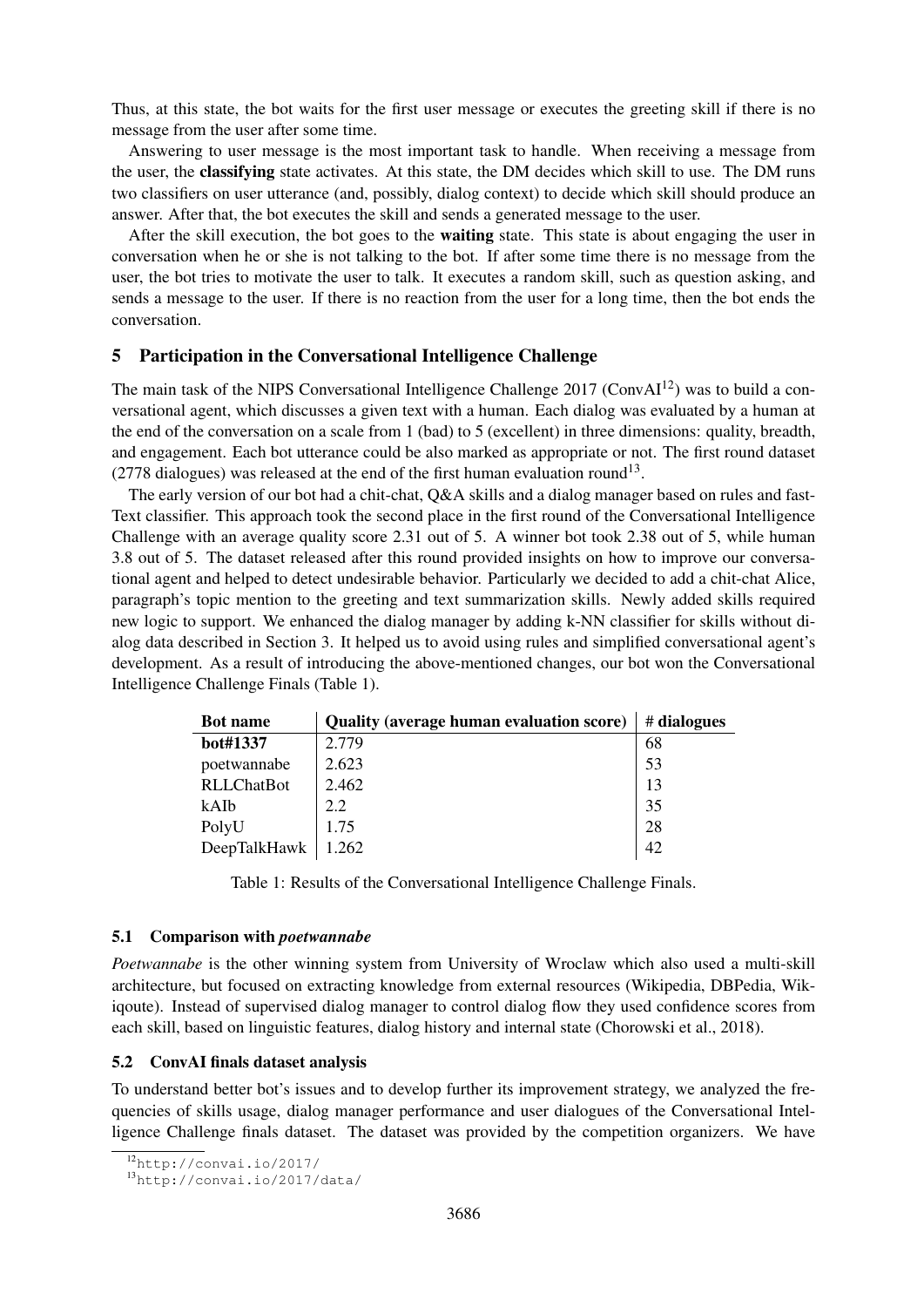manually labeled 68 dialogs with our bot. Each bot's utterance in the dialog was tagged with predicted skill and true skill labels. Predicted skill label is the one selected by the supervised dialog manager. True skill label is the one that we found to be the most appropriate for the dialog context.

# 5.2.1 Frequency of skills usage

Frequency of skills usage was calculated by predicted skill label grouped by a dialog score for each dialog (Table 2). After analyzing the frequency of skills usage we saw that chit-chat skills should be carefully implemented. Chit-chat skills were most frequently selected by the dialogue manager. Skills like topic detection or summarization are used rarely because usually they are executed only one time during the dialog. It does not imply that summarization or topic detection skills are unnecessary. They provide good user experience in a conversation. A fragment of best-scored dialog shows a positive user reaction to a summarization skill:

User: What do you think about this text?

- Bot: I suppose that this text main idea is: New rules on investment?
- User: Maybe you are right

Other fragment with worst-scored dialog shows negative reaction for chit-chat skills:

Bot: What country borders the south of guinea-bissau?

User: I don't know. Can you tell me?

Bot: I don't know.

User: Senegal is to the north, isn't it?

Bot: I will not.

| <b>Dialog score</b> | Chit-chat<br>skills, % | Q&A<br>skills, % | Summarization,<br>$\%$ | <b>Topic</b><br>Detection, % | Greeting, $%$ | Common<br>Phrases, % |
|---------------------|------------------------|------------------|------------------------|------------------------------|---------------|----------------------|
|                     |                        |                  |                        |                              |               |                      |
|                     | 71.4                   | 16.3             | 0.7                    | 3.2                          | 3.9           | 4.6                  |
|                     | 56.2                   | 23.3             | 2.7                    | 6.8                          | 8.2           | 2.7                  |
|                     | 57                     | 21               | 1.1                    | 5.9                          | 7.5           | 7.5                  |
|                     | 55.3                   | 24.9             | 2.3                    | 6.8                          | 7.6           |                      |
|                     | 64.3                   | 15.6             |                        | 4.5                          | 6.7           | 7.2                  |

Table 2: Bot#1337's percentage of skills usage in the ConvAI Finals dialogs. They are grouped by a dialog score (human evaluation score). We count how many times each type of skill was invoked in each dialog. Chit-chat skill is the one of OpenSubtitles, Facebook news and Alice skills. Q&A is the one of question-asking, answer-checking and question-answering skills.

# 5.2.2 Dialog manager performance

By using true skill and predicted skill labels, F1 measure was calculated. Topic detection, greeting, common phrases skills were not included to the calculations because they were executed in a waiting state almost every time (described in Section 4) and dialog manager was not used here.

| <b>Skill Name</b>       | <b>Precision</b> | Recall | F1   | <b>Total utterances count</b> |
|-------------------------|------------------|--------|------|-------------------------------|
| OpenSubtitles chit-chat | 0.79             | 0.84   | 0.81 | 249                           |
| Answer-checking         | 0.82             | 0.70   | 0.75 | 57                            |
| Alice chit-chat         | 0.81             | 0.68   | 0.74 | 152                           |
| Facebook chit-chat      | 0.63             | 0.85   | 0.73 | 53                            |
| Question-asking         | 1.00             | 0.56   | 0.71 | 9                             |
| Summarization           | 0.67             | 0.57   | 0.62 | 14                            |
| Question-answering      | 0.56             | 0.60   | 0.58 | 25                            |
| Average                 | 0.77             | 0.76   | 0.76 | 559                           |

| Table 3: Dialog manager performance |  |  |
|-------------------------------------|--|--|
|-------------------------------------|--|--|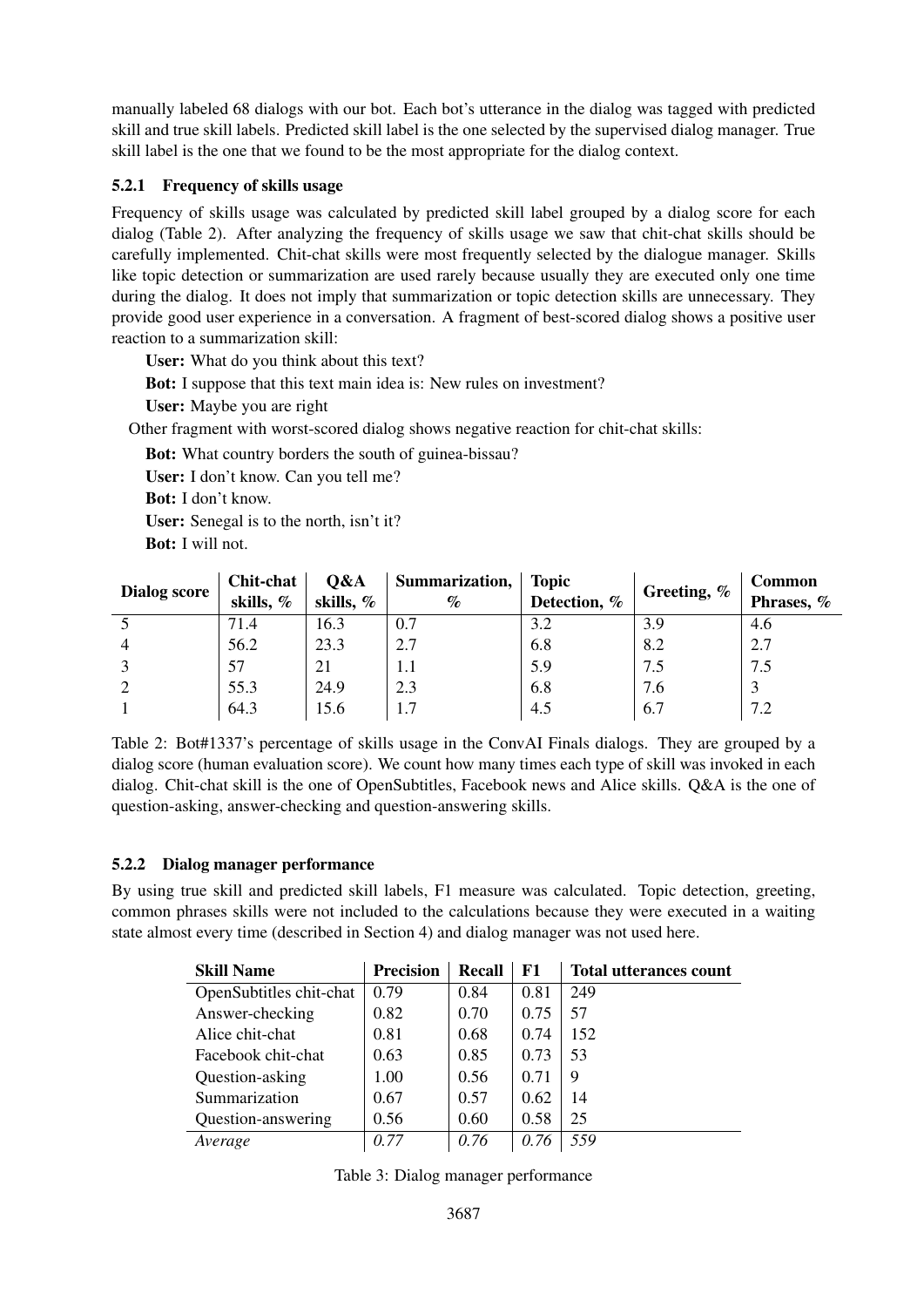*Bot#1337*'s supervised dialog manager (described in Section 3) average F1 equals to 0.76. Questionasking and summarization skills that were selected by the k-NN classifier show lower F1 score than skills selected by the fastText classifier (chit-chat and answer-checking skills). F1 for these skills can be improved by adding more examples to the k-NN classifier. However this approach does not apply to a question-answering skill. It is selected by the fastText classifier and has the lowest F1 in the Table 3. The error analysis showed that the user often asks complex questions that are not covered by the training set from SQuAD. For example:

User: Let's talk about Guinea-Bissau then. What do you know about it?" [classified as Open Subtitles]

But even with the perfect F1 score, analysis of how each skill works in a dialog is necessary. Dialog reading helps to analyze skills errors, to find new skills that should be developed and to find the direction of bot's improvement.

## 5.2.3 Dialogs reading insights

After reading 68 dialogs with our bot from the finals, we can conclude that having diverse and high quality chit-chat skills and engaging a user into talking when he or she is not responding for some time (waiting state described in the Section 4) helped the bot to make a conversation better.

Other insights that will be able to help to improve our bot in the future described below.

## The bot starts to talk fast and a user complains to it.

Bot: Yo! [Greeting skill]

Bot: I think this text is connected with nationalities. I can ask you a question about it. [Topic detection skill]

User: Wait, I am still reading it

Bot: Why is this news? [OpenSubtitles chit-chat skill]

It would be better to have a separate skill to detect if a user still reading the text and reply to the user with "Okay, I am waiting" message.

#### A user asks the bot about the competition, but it does not have the skill to response.

User: What are my instructions for today?

Bot: I'm not sure. [OpenSubtitles chit-chat skill]

User: Do you something about CONVAI?

Bot: No, i'm not. [OpenSubtitles chit-chat skill]

#### Lack of semantic model of the text does not allow the bot to talk about the facts in the text.

User: What kind of sport is this text about?

Bot: I suppose that this article can be described as: Win club world cup..? [Text Summarization skill]

User: But what sport? Football, hockey, basketball?

Bot: I'd like to say that correct answer is: barcelona accomplished two new records in spanish [Question-answering skill]

User: I want to know more about Barcelona

Bot: Tell me about your likes and dislikes? [Alice Chit-chat skill]

User: Ok, is this article about football?

Bot: I think this article main idea is: Season begins. [Text Summarization skill]

We have the Q&A skills, but they do not cover cases like in the dialog above. A high quality conversation about the facts in text requires using knowledge bases like DBpedia. Besides it is worth to use some Web APIs (e.g. BabelNet knowledge base at https://babelnet.org), but rules of the ConvAI competition do not allow to do it. According to the rules everything should work without any connection to external services.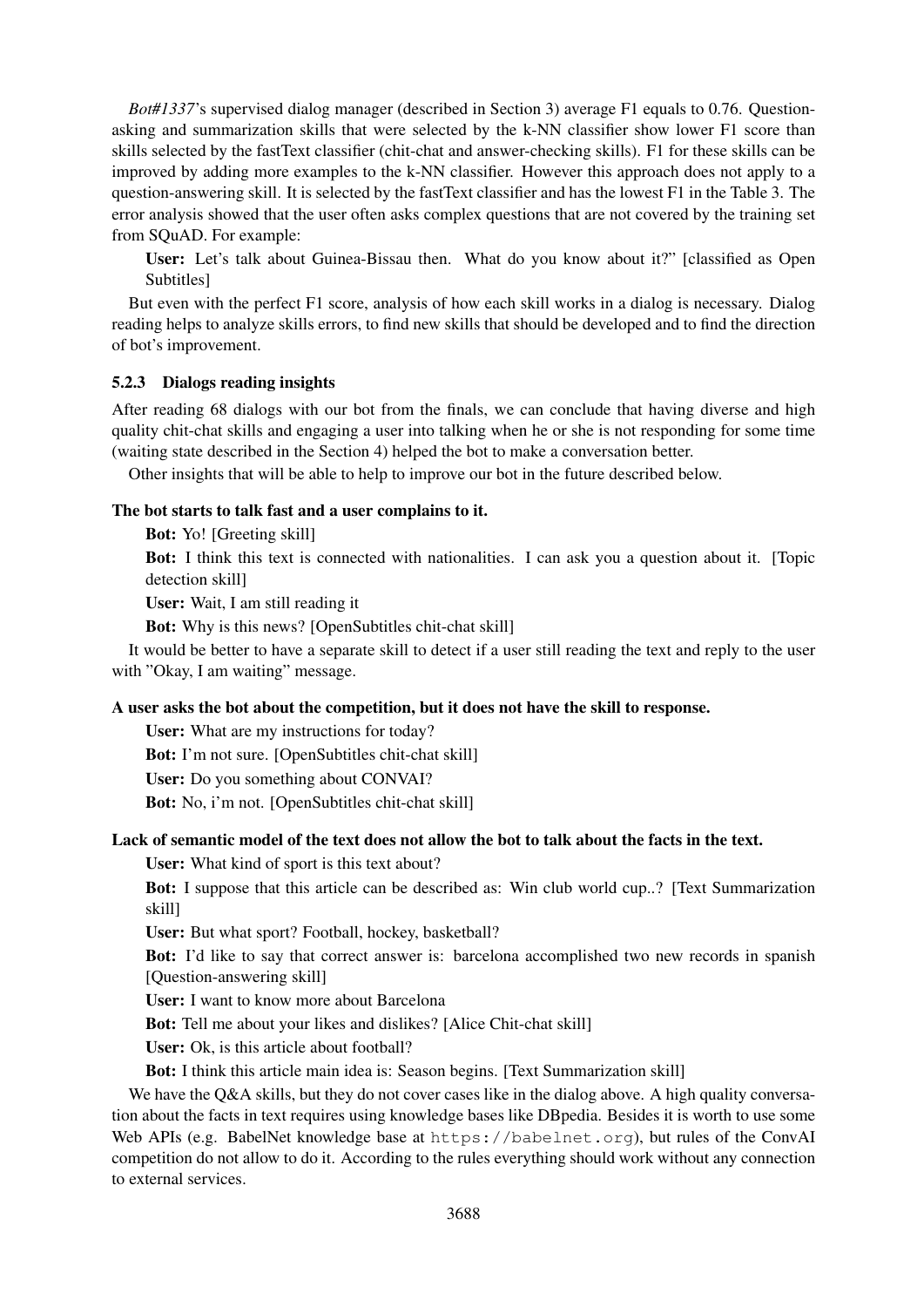## Sometimes the bot is not polite.

User: It was basically my answer Bot: February was basically his answer? very interesting. [Alice Chit-chat skill] User: What did you base my gender on? Bot: Nothing. [OpenSubtitles chit-chat skill] User: Then why "his answer"? And why talk to me in the third person? Bot: Oh darn, I broke you. [OpenSubtitles chit-chat skill]

Answer-checking skill and question-answering skill should be more intelligent. Answer-checking skill sees the difference between a number and a word representing that number. But it should not and dialog below describes the case:

Bot: How many mathematical treatises have managed to survive? [Question-Asking skill] User: 3?

Bot: It is incorrect:) Hint: first 3 letters is thr. Try again [Answer-checking skill]

User: 3

Bot: No [Answer-checking skill]

Bot: I think that answer is: three [Answer-checking skill]

User: Infact I did mentioned the same

Bot: How old are you? [OpenSubtitles chit-chat skill]

Sometimes users ask the bot to answer the question asked by the bot in the first place. However, the bot can't answer if the user uses anaphora constructions.

User: Ask me question

Bot: How many years did nbc universal sell in 2006? [Question-Asking skill]

User: I dont know

Bot: Why wouldn't they have taken the meeting? [OpenSubtitles chit-chat skill] User: Do you know?

Bot: I dont know what you're doing. [OpenSubtitles chit-chat skill]

# User tries to teach the bot, but the bot does not understand it.

User: What was article about? Bot: Maybe this text can be described as: Father and grandfather born in hungary..? [Text Summarization skill] User: No! It was about von Neumann User: Which city lies on seven hills? Bot: What a joke. [OpenSubtitles chit-chat skill] User: Answer me Bot: Try asking me again using simpler words. [Alice chit-chat skill] User: Which city lies on seven hills. Answer: Rome. Bot: Why is this news? [Facebook news chit-chat skill]

Bot's conversation style is the same. It may be worth to make different conversation styles to engage the users who have already talked to a bot.

# 6 Conclusion

In this paper, we have described the conversational agent *bot#1337*. This bot took the first place in the NIPS Conversational Intelligence Challenge 2017 with an average dialogue quality score of 2.78 out of 5. The supervised dialog manager allowed us to focus on the skills implementation, to avoid rules and to simplify the development of a bot. Skills like topic detection, Q&A, text summarization are engaging a user into a conversation about the given text. According to the conversational data received during the competition, a user often chit-chats with a bot. AIML-based Alice chit-chat skill covers a wide range of topics, while sequence-to-sequence based chit-chat skill trained on Open Subtitles dataset makes a conversation more enjoyable. Open source machine learning software like OpenNMT, BigARTM,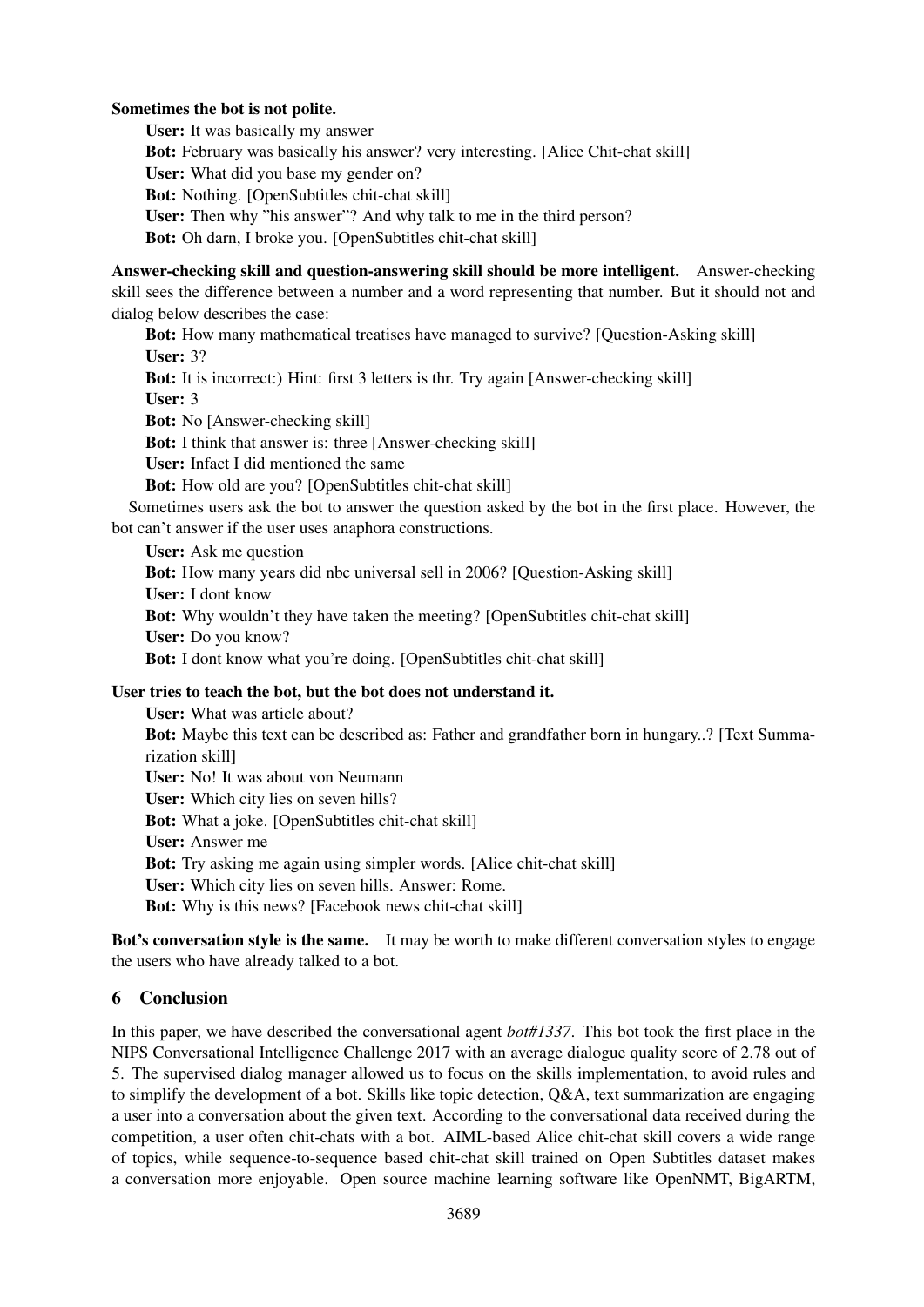fastText gives us a big boost on the conversational agent's implementation. By making the framework for *bot#1337* publicly available, we gave an opportunity for the community to get acquainted with its various modules and to develop further the conversational intelligence.

# 7 Availability

Conversational agent demonstration is accessible as a Telegram<sup>14</sup> bot: https://t.me/ ConvAI1337Bot. Also we have public JSON API that documented at https://github.com/ sld/convai-bot-1337/wiki/Api-Documentation. The source code is released under GNU GPLv3 license and available on GitHub: https://github.com/sld/convai-bot-1337.

# Acknowledgements

We thank Mikhail Burtsev, Luiza Sayfullina and Mikhail Pavlov for comments that greatly improved the manuscript. We would also like to thank the Reason8.ai company for providing computational resources and grant for NIPS 2017 ticket. We thank Neural Systems and Deep Learning Lab of MIPT for ideas and support.

# References

- Jan Chorowski, Adrian Łańcucki, Szymon Malik, Maciej Pawlikowski, Paweł Rychlikowski, and Paweł Zykowski. 2018. A Talker Ensemble: the University of Wroclaw's Entry to the NIPS 2017 Conversational Intelligence Challenge. *arXiv preprint arXiv:1805.08032*.
- Alex Graves. 2013. Generating sequences with recurrent neural networks. *arXiv preprint arXiv:1308.0850*.
- Armand Joulin, Edouard Grave, Piotr Bojanowski, and Tomas Mikolov. 2016. Bag of tricks for efficient text classification. *arXiv preprint arXiv:1607.01759*.
- Guillaume Klein, Yoon Kim, Yuntian Deng, Jean Senellart, and Alexander M Rush. 2017. Opennmt: Open-source toolkit for neural machine translation. *arXiv preprint arXiv:1701.02810*.
- Alon Lavie and Abhaya Agarwal. 2007. Meteor: An automatic metric for MT evaluation with high levels of correlation with human judgments. In *Proceedings of the Second Workshop on Statistical Machine Translation*, StatMT '07, pages 228–231, Stroudsburg, PA, USA.
- Chia-Wei Liu, Ryan Lowe, Iulian Vlad Serban, Michael Noseworthy, Laurent Charlin, and Joelle Pineau. 2016. How NOT to evaluate your dialogue system: An empirical study of unsupervised evaluation metrics for dialogue response generation. *CoRR*, abs/1603.08023.
- Ryan Lowe, Nissan Pow, Iulian Serban, and Joelle Pineau. 2015. The ubuntu dialogue corpus: A large dataset for research in unstructured multi-turn dialogue systems. *arXiv preprint arXiv:1506.08909*.
- Ryan Lowe, Iulian Vlad Serban, Michael Noseworthy, Laurent Charlin, and Joelle Pineau. 2016. On the evaluation of dialogue systems with next utterance classification. *CoRR*, abs/1605.05414.
- Ryan Lowe, Michael Noseworthy, Iulian Vlad Serban, Nicolas Angelard-Gontier, Yoshua Bengio, and Joelle Pineau. 2017. Towards an automatic turing test: Learning to evaluate dialogue responses. In *Proceedings of the 55th Annual Meeting of the Association for Computational Linguistics (Volume 1: Long Papers)*, pages 1116–1126, Vancouver, Canada, July.
- Christopher Manning, Mihai Surdeanu, John Bauer, Jenny Finkel, Steven Bethard, and David McClosky. 2014. The Stanford CoreNLP natural language processing toolkit. In *Proceedings of 52nd annual meeting of the association for computational linguistics: system demonstrations*, pages 55–60.
- Michael L Mauldin. 1994. Chatterbots, tinymuds, and the turing test: Entering the loebner prize competition. In *AAAI*, volume 94, pages 16–21.
- Kishore Papineni, Salim Roukos, Todd Ward, and Wei-Jing Zhu. 2002. BLEU: A Method for Automatic Evaluation of Machine Translation. In *Proceedings of the 40th Annual Meeting on Association for Computational Linguistics*, ACL '02, pages 311–318, Stroudsburg, PA, USA.

<sup>14</sup>https://telegram.org/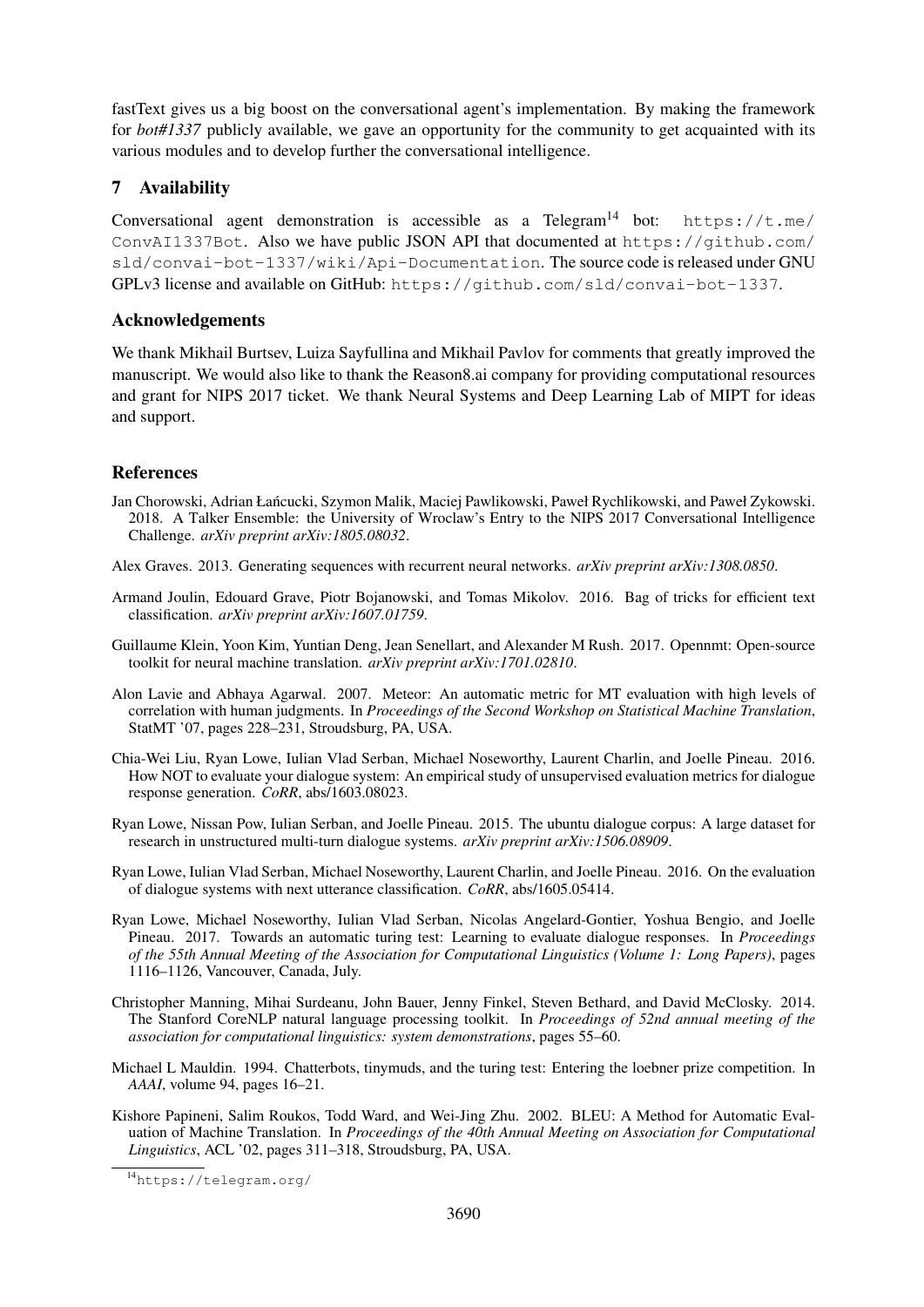- Pranav Rajpurkar, Jian Zhang, Konstantin Lopyrev, and Percy Liang. 2016. SQuAD: 100,000+ questions for machine comprehension of text. *arXiv preprint arXiv:1606.05250*.
- Ashwin Ram, Rohit Prasad, Chandra Khatri, Anu Venkatesh, Raefer Gabriel, Qing Liu, Jeff Nunn, Behnam Hedayatnia, Ming Cheng, Ashish Nagar, et al. 2018. Conversational AI: The Science Behind the Alexa Prize. *arXiv preprint arXiv:1801.03604*.
- Alan Ritter, Colin Cherry, and Bill Dolan. 2010. Unsupervised modeling of twitter conversations. In *Human Language Technologies: The 2010 Annual Conference of the North American Chapter of the Association for Computational Linguistics*, pages 172–180. Association for Computational Linguistics.
- Minjoon Seo, Aniruddha Kembhavi, Ali Farhadi, and Hannaneh Hajishirzi. 2016. Bidirectional attention flow for machine comprehension. *arXiv preprint arXiv:1611.01603*.
- Iulian Vlad Serban, Alessandro Sordoni, Yoshua Bengio, Aaron C. Courville, and Joelle Pineau. 2015. Hierarchical Neural Network Generative Models for Movie Dialogues. *CoRR*, abs/1507.04808.
- Iulian V Serban, Chinnadhurai Sankar, Mathieu Germain, Saizheng Zhang, Zhouhan Lin, Sandeep Subramanian, Taesup Kim, Michael Pieper, Sarath Chandar, Nan Rosemary Ke, et al. 2017. A deep reinforcement learning chatbot. *arXiv preprint arXiv:1709.02349*.
- Alessandro Sordoni, Michel Galley, Michael Auli, Chris Brockett, Yangfeng Ji, Margaret Mitchell, Jian-Yun Nie, Jianfeng Gao, and Bill Dolan. 2015. A neural network approach to context-sensitive generation of conversational responses. *arXiv preprint arXiv:1506.06714*.
- Ilya Sutskever, Oriol Vinyals, and Quoc V Le. 2014. Sequence to sequence learning with neural networks. In *Advances in neural information processing systems*, pages 3104–3112.
- Jörg Tiedemann. 2009. News from OPUS-A collection of multilingual parallel corpora with tools and interfaces. In *Recent advances in natural language processing*, volume 5, pages 237–248.
- Oriol Vinyals and Quoc Le. 2015. A neural conversational model. *arXiv preprint arXiv:1506.05869*.
- Konstantin Vorontsov, Oleksandr Frei, Murat Apishev, Peter Romov, and Marina Dudarenko. 2015. Bigartm: Open source library for regularized multimodal topic modeling of large collections. In *International Conference on Analysis of Images, Social Networks and Texts*, pages 370–381. Springer.
- Richard S Wallace. 2009. The anatomy of ALICE. In *Parsing the Turing Test*, pages 181–210. Springer.
- Joseph Weizenbaum. 1966. ELIZA a computer program for the study of natural language communication between man and machine. *Communications of the ACM*, 9(1):36–45.
- Jason Williams, Antoine Raux, and Matthew Henderson. 2016. The dialog state tracking challenge series: A review. *Dialogue & Discourse*, 7(3):4–33.
- Qingyu Zhou, Nan Yang, Furu Wei, Chuanqi Tan, Hangbo Bao, and Ming Zhou. 2017. Neural Question Generation from Text: A Preliminary Study. In *National CCF Conference on Natural Language Processing and Chinese Computing*, pages 662–671. Springer.

# Appendices

# A Appendix: Dialog example

#### Text

In 2015-2016, Notre Dame ranked 18th overall among "national universities" in the United States in U.S. News & World Report's Best Colleges 2016. In 2014, USA Today ranked Notre Dame 10th overall for American universities based on data from College Factual. Forbes.com's America's Best Colleges ranks Notre Dame 13th among colleges in the United States in 2015 ... According to payscale.com, undergraduate alumni of University of Notre Dame have a mid-career median salary \$110,000, making it the 24th highest among colleges and universities in the United States. The median starting salary of \$55,300 ranked 58th in the same peer group.